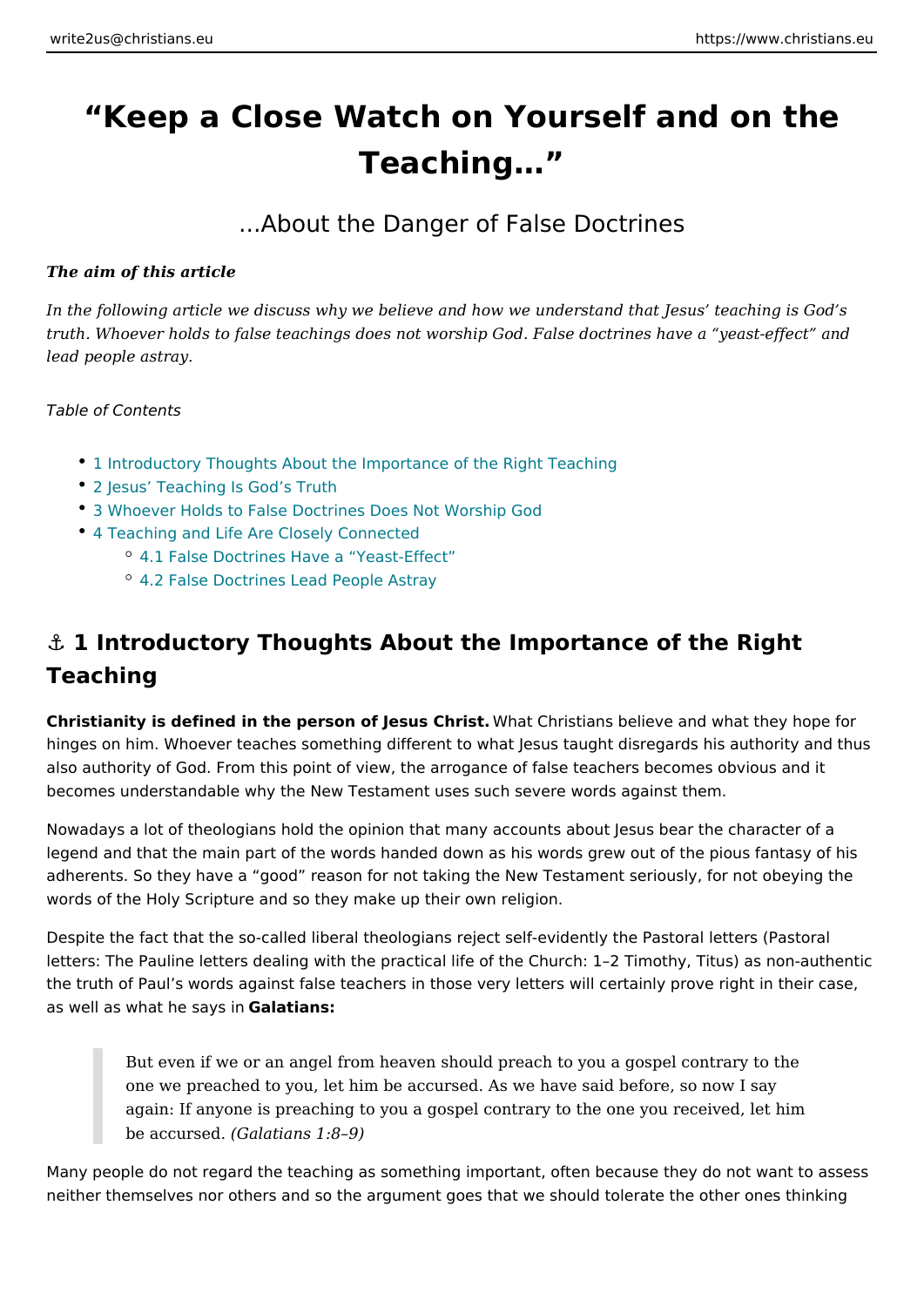<span id="page-1-0"></span>and we cannot recognise the truth altogether. However, Jesus said in the gospel of John:

If you abide in my word, you are truly my disciples, and you will know the truth, and the truth will set you free. *(John 8:31–32)*

How important the right teaching really is will hopefully become understandable through the following thoughts.

## **⚓ 2 Jesus' Teaching Is God's Truth**

So Jesus answered them, "My teaching is not mine, but his who sent me. If anyone's will is to do God's will, he will know whether the teaching is from God or whether I am speaking on my own authority." *(John 7:16–17)*

Here in these words Jesus emphasizes that **God himself is the origin of his teaching.** So what he said is what God says, through Jesus' words we can get to know what God wants and who he is. Yet **the most important prerequisite is the willingness to do the will of God.**

## **⚓ 3 Whoever Holds to False Doctrines Does Not Worship God**

Jesus warned his disciples **to be on guard** against the yeast of the Pharisees and Sadducees. (Matthew 16:6,12) He also declares:

> …in vain do they worship me, teaching as doctrines the commandments of men. *(Matthew 15:9)*

He does not only call it a **useless worship,** he even calls them **hypocrites** and says:

You hypocrites! Well did Isaiah prophesy of you, when he said: *"This people honours me with their lips, but their heart is far from me." (Matthew 15:7–8)*

**Every teaching that departs from the biblical fundament is a human commandment,** thought up and created by people pursuing aims other than serving God. So **false teachings are the result of disobedience and prevent a person from having a relationship with God** or will certainly destroy it.

## **⚓ 4 Teaching and Life Are Closely Connected**

We can see this from various examples.

When the Son of Man comes in his glory, and all the angels with him, then he will sit on his glorious throne. Before him will be gathered all the nations, and he will separate people one from another as a shepherd separates the sheep from the goats. And he will place the sheep on his right, but the goats on the left. Then the King will say to those on his right, "Come, you who are blessed by my Father, inherit the kingdom prepared for you from the foundation of the world. For I was hungry and you gave me food, I was thirsty and you gave me drink, I was a stranger and you welcomed me, I was naked and you clothed me, I was sick and you visited me, I was in prison and you came to me."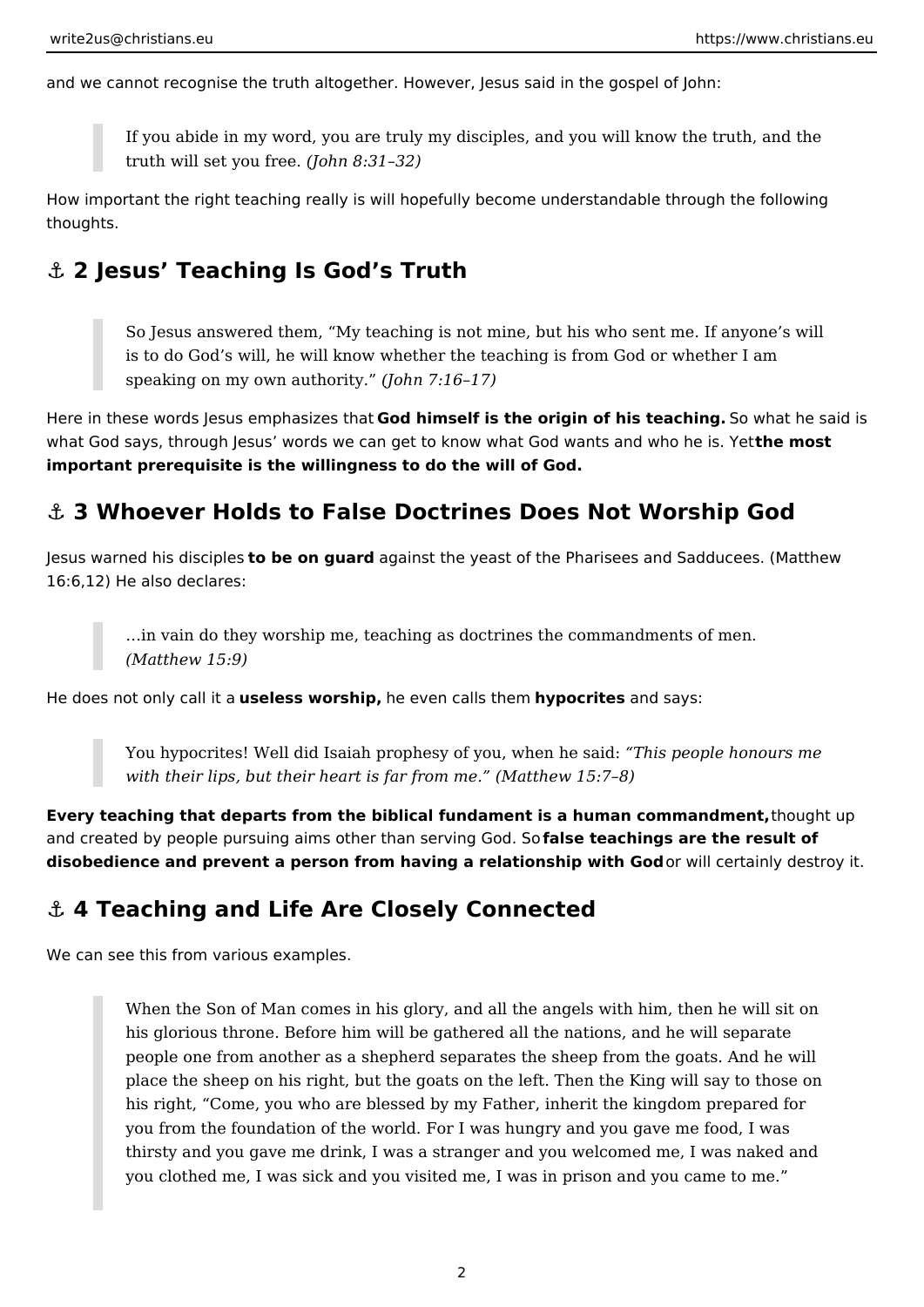Then the righteous will answer him, saying, "Lord, when did we see you hungry and feed you, or thirsty and give you drink? And when did we see you a stranger and welcome you, or naked and clothe you? And when did we see you sick or in prison and visit you?" And the King will answer them, "Truly, I say to you, as you did it to one of the least of these my brothers, you did it to me." Then he will say to those on his left, "Depart from me, you cursed, into the eternal fire prepared for the devil and his angels. For I was hungry and you gave me no food, I was thirsty and you gave me no drink, I was a stranger and you did not welcome me, naked and you did not clothe me, sick and in prison and you did not visit me." Then they also will answer, saying, "Lord, when did we see you hungry or thirsty or a stranger or naked or sick or in prison, and did not minister to you?" Then he will answer them, saying, "Truly, I say to you, as you did not do it to one of the least of these, you did not do it to me." And these will go away into eternal punishment, but the righteous into eternal life. *(Matthew 25:31–46)*

If, for example, someone understands the parable above as referring to Christians, as it is usual nowadays, his concept of being a Christian will be restricted more or less to social activities. But **this parable actually speaks about people who did not know Jesus, who are surprised that the good they did, they did for Jesus.** Christians know that they serve Jesus with everything they do. Here Jesus partially also answers the question of what will happen in eternity to those who do not get to know him here, on earth. The Greek word *ethnoi* (nations) in verse 32 also contributes to this interpretation. The Jews made a distinction when speaking about themselves or their own nation (Greek: *laos*) and about the nations (Greek: *ethnoi*), that is every non-Jew. This can be seen from Acts 26:17 as well.

**As Christians we are ambassadors for Christ** (2 Corinthians 5:20), actively making God known to the people by spreading Jesus' teaching and living a holy life.

The parable of the wheat and the weeds is a further interesting example.

He put another parable before them, saying, "The kingdom of heaven may be compared to a man who sowed good seed in his field, but while his men were sleeping, his enemy came and sowed weeds among the wheat and went away. So when the plants came up and bore grain, then the weeds appeared also. And the servants of the master of the house came and said to him, 'Master, did you not sow good seed in your field? How then does it have weeds?' He said to them, 'An enemy has done this.' So the servants said to him, 'Then do you want us to go and gather them?' But he said, 'No, lest in gathering the weeds you root up the wheat along with them. Let both grow together until the harvest, and at harvest time I will tell the reapers, Gather the weeds first and bind them in bundles to be burned, but gather the wheat into my barn.'" *(Matthew 13:24–30)*

Nowadays many people refer this parable to the church. They want to use it as an argument that within the church there can be believers and unbelievers together and only at the end of age, it will become clear who really belongs to God. Therefore, they say that we need not keep distance to unbelievers or even should not assess people because only at the very end God will decide. If you read a little further, you can see that this is not what Jesus spoke about.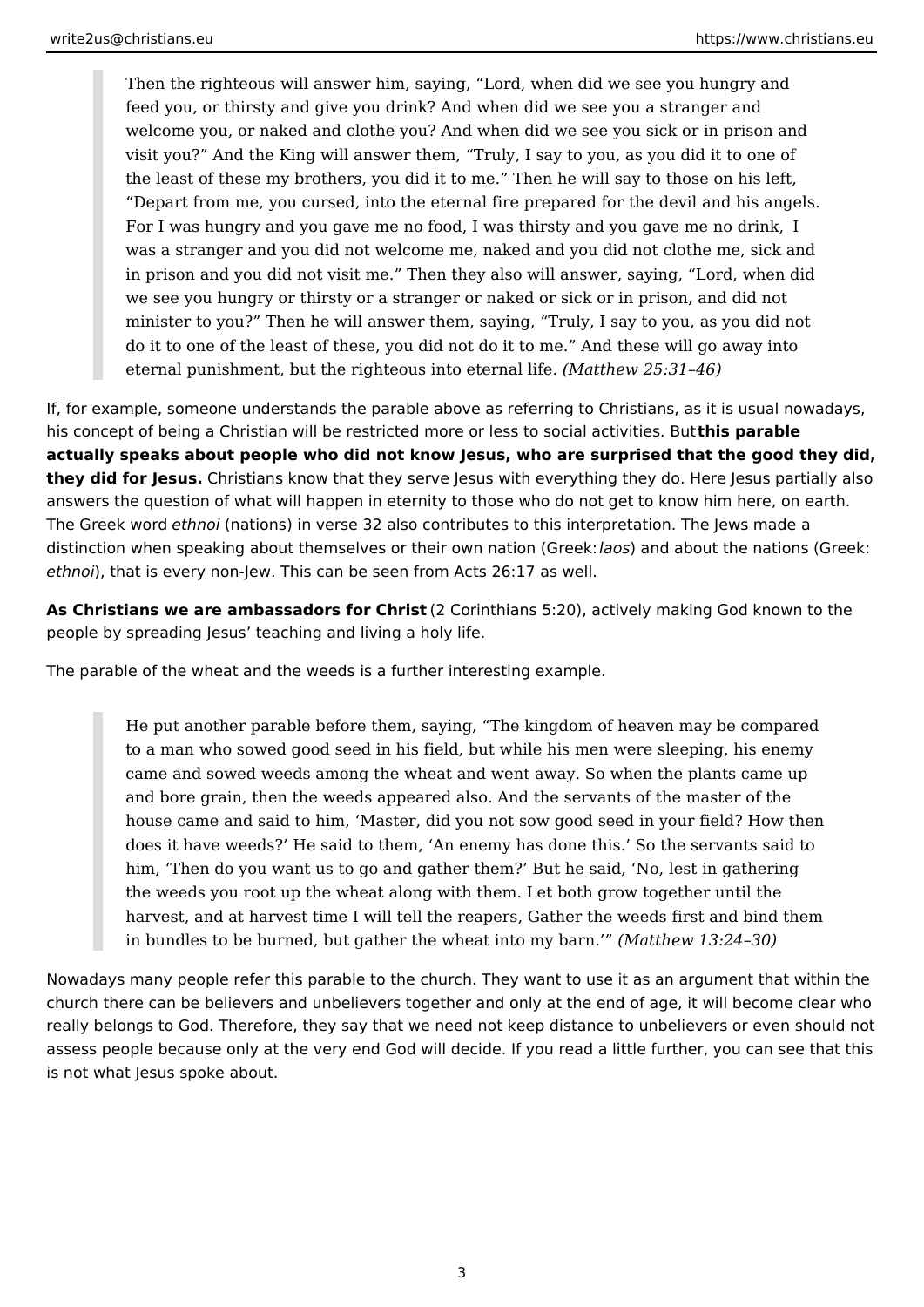<span id="page-3-0"></span>He explains that **the field is the world** and in the world both good and evil people live side-by-side, although **God** created everybody for a good purpose. However, God does not want to exterminate all those who do not obey him. **He grants everyone a free will to live his life until he dies however he decides.** Moreover, we can see from other passages in the New Testament that **as Christians we cannot have spiritual fellowship with unbelievers:**

Do not be unequally yoked with unbelievers. For what partnership has righteousness with lawlessness? Or what fellowship has light with darkness?What accord has Christ with Belial?Or what portion does a believer share with an unbeliever?What agreement has the temple of God with idols? For we are the temple of the living God; as God said, *I will make my dwelling among them and walk among them, and I will be their God, and they shall be my people.* Therefore *go out from their midst, and be separate from them,* says the Lord, *and touch no unclean thing;* then I will welcome you, and I will be a father to you, and you shall be sons and daughters to me, says the Lord Almighty. *(2 Corinthians 6:14–18)*

### **4.1 False Doctrines Have a "Yeast-Effect"**

That is why the Scripture warns us to…

…watch out for those who cause divisions and create obstacles contrary to the doctrine that you have been taught; avoid them. *(Romans 16:17)*

In his letter to Titus Paul says:

As for a person who stirs up division, after warning him once and then twice, have nothing more to do with him, knowing that such a person is warped and sinful; he is self-condemned. *(Titus 3:10–11)*

#### **⚓ 4.2 False Doctrines Lead People Astray**

The truth is adapted to concepts that seem to be more pious, more attractive or more comfortable to people, concepts that grant them more "security" or allow them to make compromises.

For the time is coming when people will not endure sound teaching, but having itching ears they will accumulate for themselves teachers to suit their own passions, and will turn away from listening to the truth and wander off into myths. *(2 Timothy 4:3–4)*

**False doctrines spread quickly. The wide road is easy to go, but it leads to destruction.** In the New Testament we find a very strict rejection of false teachers:

Everyone who goes on ahead and does not abide in the teaching of Christ, does not have God. Whoever abides in the teaching has both the Father and the Son. If anyone comes to you and does not bring this teaching, do not receive him into your house or give him any greeting, for whoever greets him takes part in his wicked works. *(2 John 9–11)*

In New Testament times, to welcome somebody was connected with receiving this person into one's house